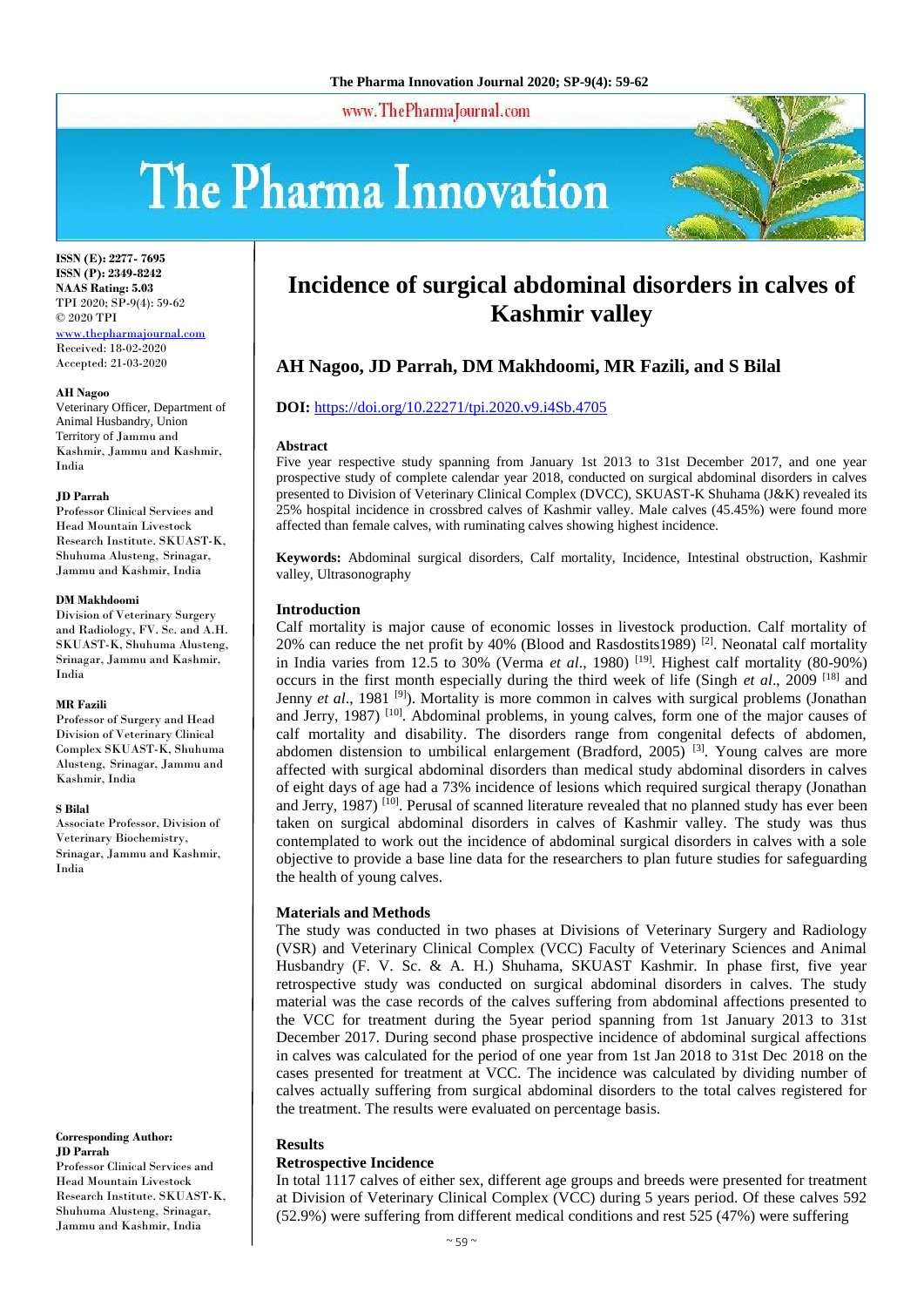from surgical conditions. Of all 1117 cases 286 calves were sufferings from various surgical abdominal conditions, thus giving out hospital incidence of surgical abdominal conditions in crossbred calves of Kashmir valley 25.6% (Table 1; Fig 1.). Male calves (163; 57%) were found more affected with surgical abdominal conditions as compared to female calves (123; 43%) [Table 2 and Fig 2]. Ruminating calves of above 3 months age were seen to be most affected (130; 45.5%) from surgical abdominal disorders followed by pre- ruminant calves of above 1 month age (105; 38%). Neonatal calves were least affected (51; 18%). [Table 3 and Fig 3]. Perusal of data presented in Table 4 and depicted in Fig 4 indicated that abdominal wall affections (101; 35.3%) were most prevalent followed by gastrointestinal surgical affections (88; 30.7%), urinary tract affections (78; 29.2%) and liver affections (14; 4.9%). Spleen was found least affected (05; 1.74%). Year wise distribution of surgical abdominal disease in calves did not follow any regular pattern. The highest incidence was seen in year 2013 (26%) and least in 2014 (16%) [Table 7and Fig 8].Surgical abdominal disorders showed highest incidence in summer season (94; 33%) followed by autumn (83; 29%) and spring (78; 27%). Least incidence (31; 12%) was seen in winter. [Table 8 and Fig 9]

**Table 1:** Incidence of surgical abdominal conditions in calves

| S.<br>No. |               | <b>Total calves</b><br>presented<br>for<br>treatment | <b>Calves</b><br>suffering<br>conditions | <b>Calves</b><br>suffering<br>from Medical from Surgical<br>conditions | <b>Calves</b><br>suffering from<br>abdominal<br><b>Surgical</b><br>disorders |
|-----------|---------------|------------------------------------------------------|------------------------------------------|------------------------------------------------------------------------|------------------------------------------------------------------------------|
|           | Number        | 1117                                                 | 592                                      | 525                                                                    | 286                                                                          |
|           | 02 Percentage |                                                      | 52.9                                     |                                                                        | 25.6                                                                         |

**Table 2:** Sex wise distribution of cases suffering from surgical abdominal conditions (N=286)

| S. No. |            | <b>Male Calves</b> | <b>Female Calves</b> |
|--------|------------|--------------------|----------------------|
| 01     | Number     | 163                | 123                  |
| 02     | Percentage |                    | 43                   |

**Table 3:** Age wise distribution of calves suffering from surgical abdominal conditions (N=286)

| S. No. |            |       | Neonatal Pre-Ruminant Ruminat |       |
|--------|------------|-------|-------------------------------|-------|
| 01     | Number     |       | 105                           | 130   |
| 02     | Percentage | 17.83 | 38.13                         | 45 45 |

**Table 4:** Organ/system wise distribution of Surgical Abdominal Conditions in calves (N=286)

| S. No. | Organ/System   | No. of calves | Percentage |
|--------|----------------|---------------|------------|
|        | Spleen         |               | 1.74       |
| 02     | Liver          | 14            | 4.90       |
| 03     | Urinary tract  | 78            | 27.2       |
| 04     |                | 88            | 30.7       |
|        | Abdominal wall |               | 35.3       |

**Table 5:** Year wise distribution of surgical abdominal conditions in calves (N=286)

| S. No. | Year       |      |      |      |      |      |
|--------|------------|------|------|------|------|------|
|        |            | 2013 | 2014 | 2015 | 2016 | 2017 |
| 01     | Number     | 74   | 46   | 59   | 52   | 55   |
| 02     | Percentage | 25.8 | 16.0 | 20.6 | 18.1 | 19.2 |

**Table 6:** Season wise distribution of surgical abdominal conditions in calves (N=286)

| S. No. | <b>Season</b> |        |        |        |        |  |
|--------|---------------|--------|--------|--------|--------|--|
|        |               | Spring | Summer | Autumn | Winter |  |
| 01     | Number        | 78     | 94     |        |        |  |
| 02     | Percentage    |        | 32.86  | 29.02  | 1 QC   |  |



**Fig 1:** Hospital Incidence of surgical abdominal disease in cross bred calves



**Fig 2:** Sex wise distribution of surgical abdominal disease in cross bred calves



**Fig 3:** Age wise distribution of Incidence of surgical abdominal disease in cross bred calves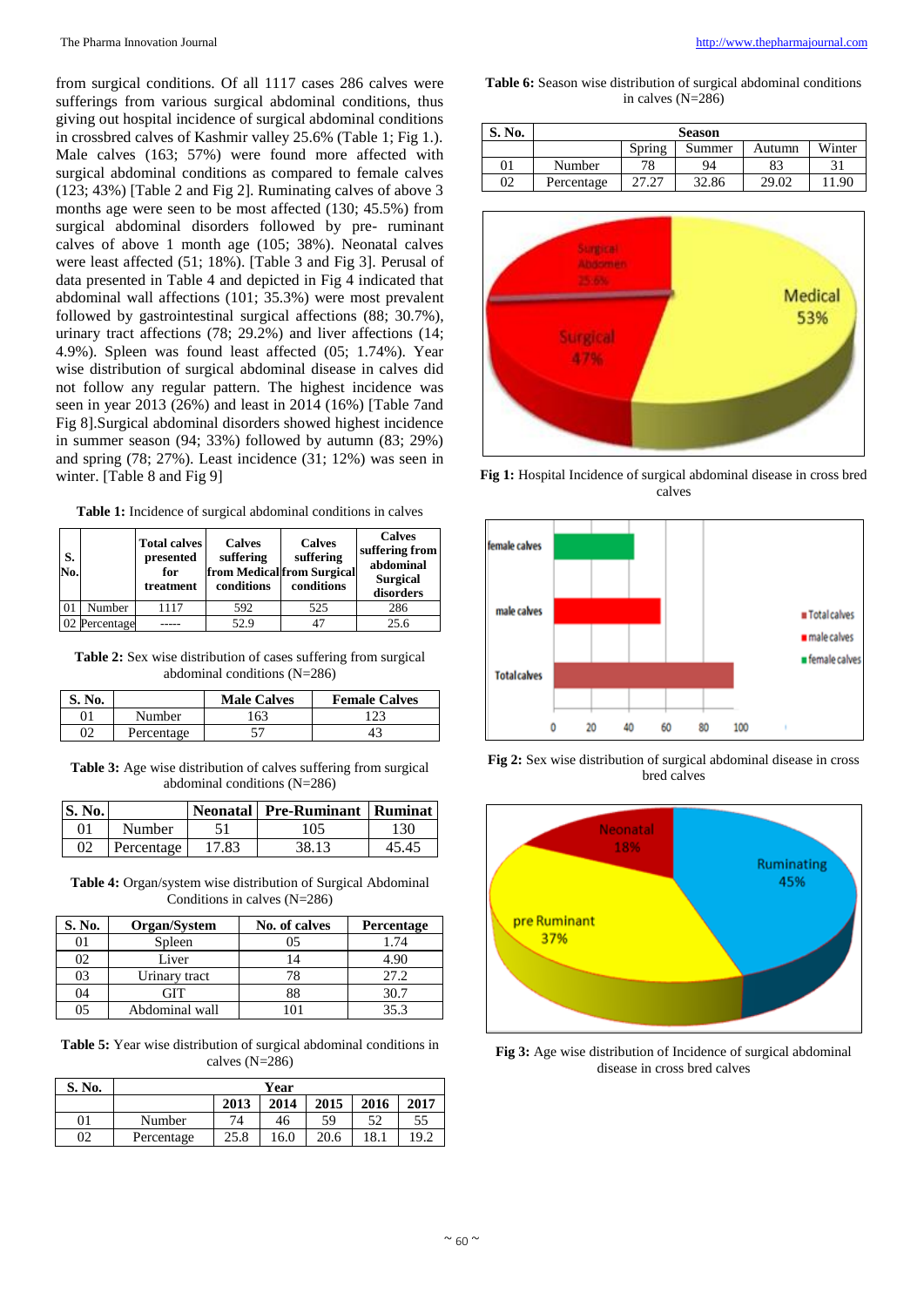

**Fig 4:** Organ/System wise distribution of surgical abdominal disease in cross bred calves



**Fig 5:** Year wise distribution of surgical abdominal disease in cross bred calves



**Fig 6:** Season wise distribution of surgical abdominal disease in cross bred calves

## **Prospective Incidence**

Of total two hundred forty seven calves presented during the period of one year study  $(N=247)$  medical conditions were 130 (52.6%), total surgical conditions 17 (47.3%) and surgical abdominal conditions 66 (26.7%). The hospital incidence of surgical abdominal disorders among calves was thus recorded

as 117/60 (26.7 %.). Highest incidence of surgical abdominal disorders (40; 60.6%) was recorded in male calves than female calves (26; 39.4%). Ruminating calves of above 3 months age were highest (37; 56%) affected followed by preruminant calves up to 3 months (18; 27%) and neonatal calves (11; 17%). Organ/System wise distribution of cases (N=66) revealed that abdominal wall affections were most abundant (19; 28.7%) followed by gastrointestinal surgical affections (13; 19.6%), urinary tract affections (22; 33.3%) and liver affections  $(09; 13.6%)$  and spleen  $(03; 4.5%)$ . Lowest incidence of surgical abdominal disorders (08; 12.0%) was recorded in winter and highest in summer (21; 31.8%).

#### **Discussion**

Hospital incidence of surgical abdominal conditions in calves of Kashmir valley was recorded 25.6%. The incidence reflects the magnitude of the surgical abdominal conditions in calves and their importance in the clinical veterinary practice which were earlier largely underrepresented and mostly directed to medical management. However, Parrah *et al*. (2013) [12] had recorded higher (59%) incidence of surgical abdomen diseases in young calves from the same study area. Lower incidence of surgical abdominal disorders in calves recorded during present study could be attributed to the fact that the university hospital received only referred cases, and their distinction between medical or surgical was not possible during past few years for want of sonological diagnostic facility. Ultrasonographic scan is considered accurate diagnostic tool for making distinction between medical and surgical cases, as was done in case of foals (James and Earl, 2005) <sup>[8]</sup>. Contrary to our study Jonathan and Jerry (1987) <sup>[10]</sup> observed that 73% calves (aged upto 8 days) presented with abdominal pain or abdominal distension required surgical intervention.

Male animals are more prone to obstructive urolithiasis. In Kashmir valley its incidence is found highest in male calves as compared to steers and bulls in rest of India. These cases are managed by tube cystostomy-an abdominal surgical intervention (Parrah *et al.* 2014) <sup>[13]</sup>, thus counted as abdominal disorder. High incidence of surgical abdominal disorders in male calves in this study (57%) is therefore rightly attributed to high prevalence of urinary tract diseases. Nevertheless gender predilection though reported (Shiju *et al*. 2010) [17], was not seen in most of other abdominal conditions e.g. colonic or anal atresia (Azizi *et al.* 2010)<sup>[1]</sup>.

Ruminating calves of above 3 months age were most affected (45.5%) from surgical abdominal disorders followed by preruminant calves of above 1 month age (38%). Neonatal calves were seen to be least affected (18%). Almost similar views were recorded during evaluation of abdominal disorders in cattle with the incidence of 68% in calves ranged from 0-6 months and 8% in 6-12 months (Kurt and Cihan, 2013)<sup>[11]</sup>. Contrarily Fierheller (2002) <sup>[6]</sup> reported that abdominal disorders were commonly encountered in young calves of  $<$  2 months age. Higher incidence in older calves could be attributed to the developmental defects arising later in life especially due to the profound changes in the gastrointestinal tract system from neonatal to ruminating calves. Neonatal calves usually suffer from congenital surgical abdominal conditions. In one study nearly 84% of congenital malformations were reported surgical abdomen (Gangwar *et al*. 2014) [7] .

Present study revealed that calves were most affected with abdominal wall affections (35.3%) followed by